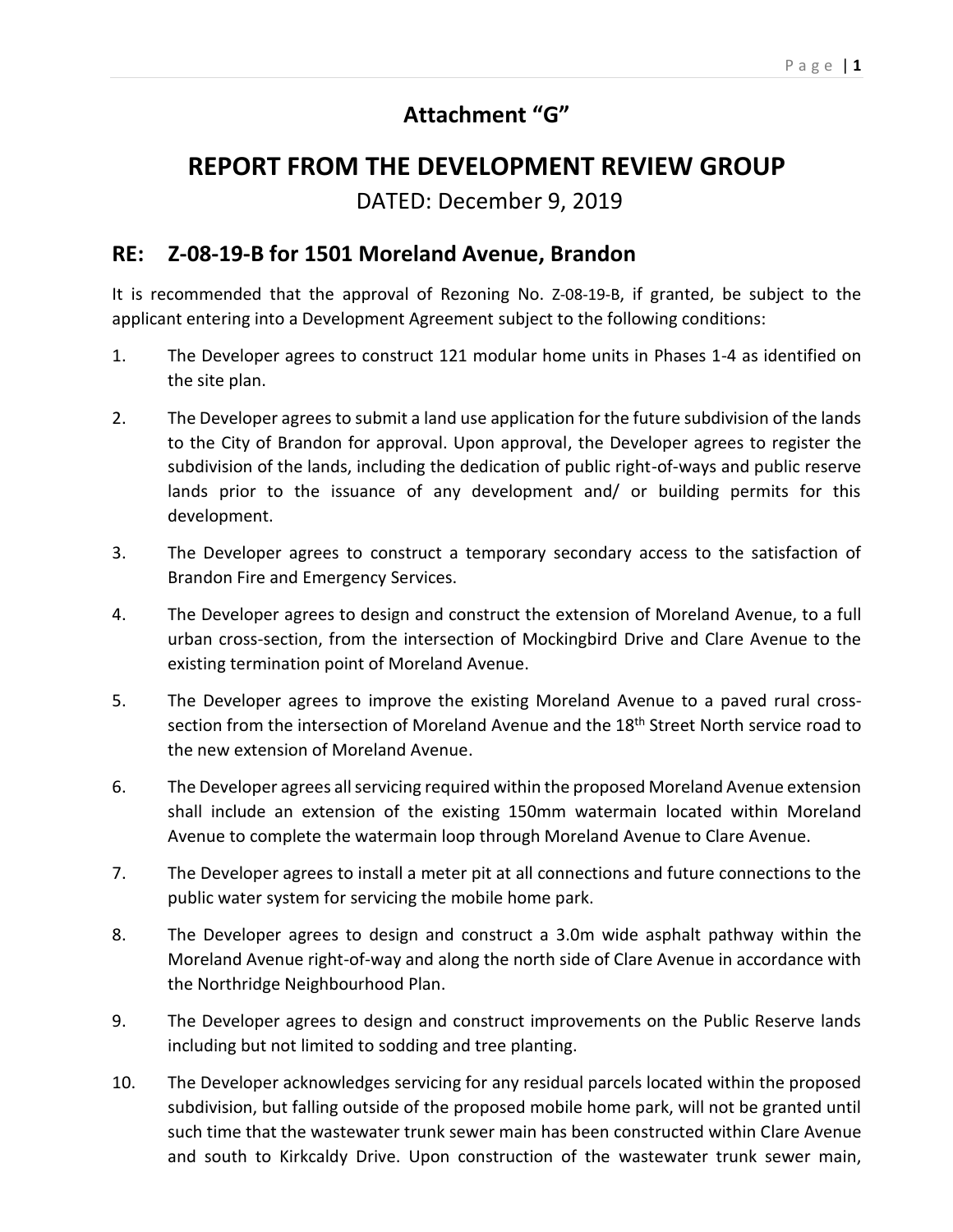wastewater flows generated by the mobile home park will be redirected to the trunk sewer main and no longer permitted to flow through the Mockingbird Drive sewer system.

- 11. The Developer agrees that future development of Phases 5 and 6 and all future RMD lands cannot commence until such a time as the wastewater trunk sewer main within Clare Avenue and south to Kirkcaldy Drive is complete.
- 12. The Developer agrees to provide written confirmation that necessary arrangements have been made for postal service and that the pick-up / drop off location of the community mail box has been determined between the Developer and Canada Post, to the approval of Canada Post.
- 13. The Developer agrees that development charges of \$415,752.76 are due at the time of execution of this development agreement. Additional development cost charges will be charged against any future buildings and will be applied at the time of issuance of a building permit.
- 14. The Developer agrees to complete a Heritage Resources Impact Assessment through a qualified archaeological consultant to the satisfaction of Manitoba Historic Resources Branch.
- 15. The Developer agrees to pay a contribution towards boulevard trees for Moreland Avenue and Clare Avenue. The amount of trees and payment for such trees will be determined upon the Developer's submission of engineered drawings prior to the registration of subdivision of the lands and based upon the City's tree contract pricing for the current year.
- 16. The Developer acknowledges upon rezoning or subdivision of the northern portion of the Lands, the Developer will be required to financially contribute towards the future construction of Hamilton Avenue, from  $18<sup>th</sup>$  Street North to  $1<sup>st</sup>$  Street North. The exact contribution value will be determined at the time of rezoning.
- 17. The Developer agrees to provide the City with a Detailed Cost Estimate for all work proposed to be completed within the City's right-of-way. The Detailed Cost Estimate is to be prepared by the Developer's Consulting Engineer and is submit to review and acceptance by the City Engineer.
- 18. The Developer will be responsible to submit an Irrevocable Letter of Credit totalling 15% of the Detailed Cost Estimate. Submission of the Letter of Credit is required prior to the issuance of a development permit.